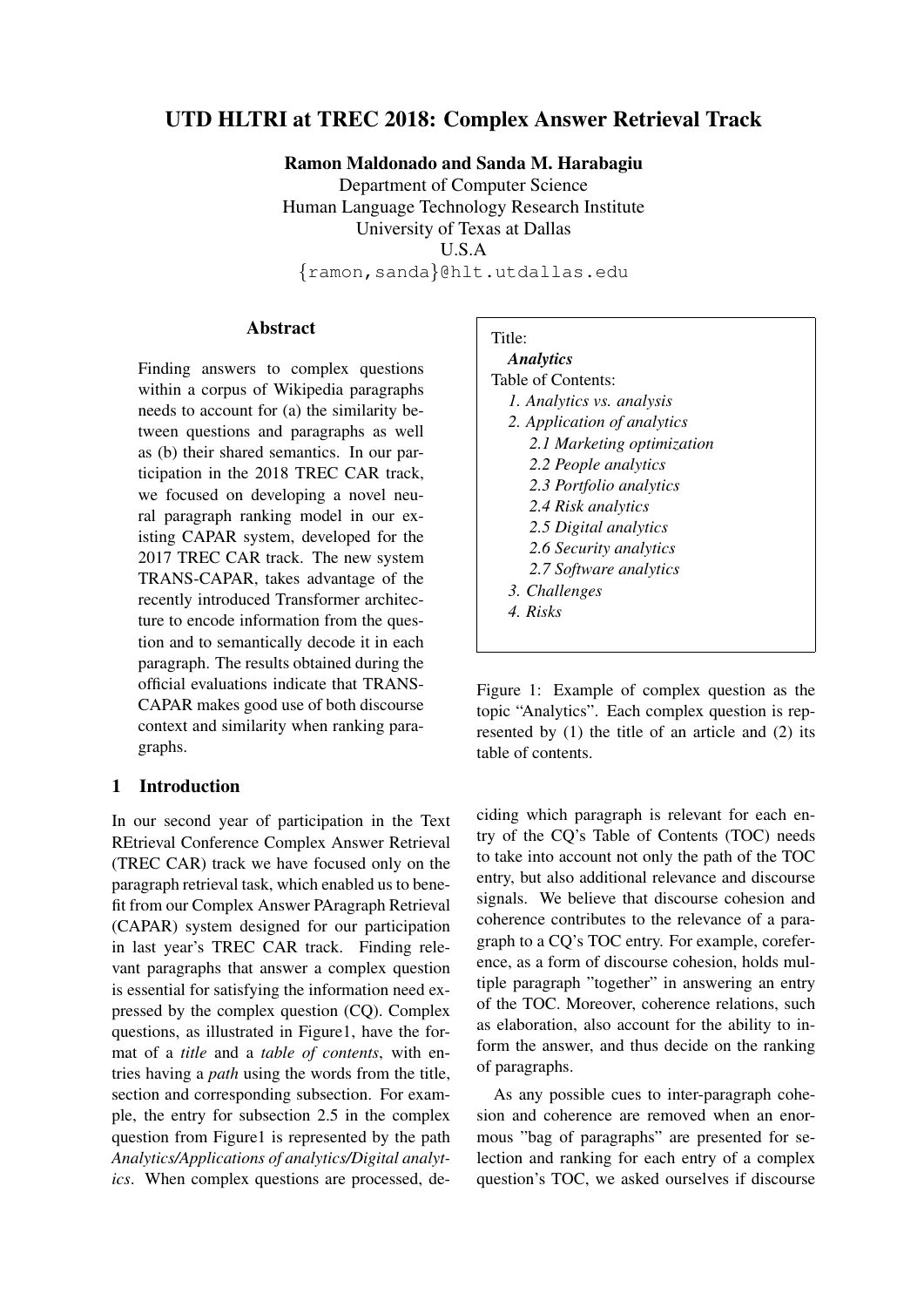

Figure 2: The Architecture of the TRANS-CAPAR system.

semantics alone could be used and thus use a more sophisticated neural pairwise ranker, operating between pairs of Wikipedia paragraphs would be capable of learning a ranking function that can account for similarity but also "pay attention" to patterns signaled from the *discourse context* of each paragraph. While many neural attention mechanisms are available, we chose to use the recently introduced Transformer architecture (Vaswani et al., 2017) as we believed that its multi-headed attention could capture the complex context patterns within paragraphs.

The remainder of the paper is organized as follows: Section 2 presents the new architecture of our system, Section 3 provides results, which are analyzed in Section 4 while Section 5 summarizes the conclusions.

## 2 The Approach

The paragraph retrieval task of TREC CAR requires teams to retrieve a ranked list of paragraphs for each section of an article outline representing aspects of a complex topic. To address this task, we developed the TRANSformer Complex Answer PAragraph Retrieval (TRANS-CAPAR) system having the architecture illustrated in Figure 2. TRANS-CAPAR is an extension of our complex answer retrieval system from last year, CA-PAR (Maldonado et al., 2017) that leverages the Transformer architecture (Vaswani et al., 2017) to improve paragraph ranking. The TRANS-CAPAR architecture consists of the same five modules as CAPAR:

1. Query Processing Module. Given a complex question (CQ), corresponding to an article title, either from the training or the testing set, the article outline is provided to the Query Processing Module in order to produce a set of queries for each section of the outline, used for searching relevant paragraphs at testing time.

- 2. Paragraph Indexing Module creates a searchable index of paragraphs from Wikipedia articles using Lucene  $<sup>1</sup>$  version</sup> 5.2.1.
- 3. Paragraph Search Module searches a query against the paragraph index using BM25 resulting in a list of relevant paragraphs for each section in an article outline.
- 4. Feature Extraction Module extracts dynamic word- and entity-level features from each query/paragraph pair.
- 5. Paragraph Ranking Module produces a separate ranking of the retrieved paragraphs for each section using a novel deep neural relevance model: The Siamese Transformer Network.

Modules 1-4 operate exactly as in the CA-PAR system (Maldonado et al., 2017), however the Paragraph Ranking Module has been replaced with a novel neural relevance model that combines strategies that were shown to be successful last year with improved semantic relevance matching via the Transformer model. Therefore, we describe next only the new paragraph ranking module.

<sup>1</sup> http://lucene.apache.org/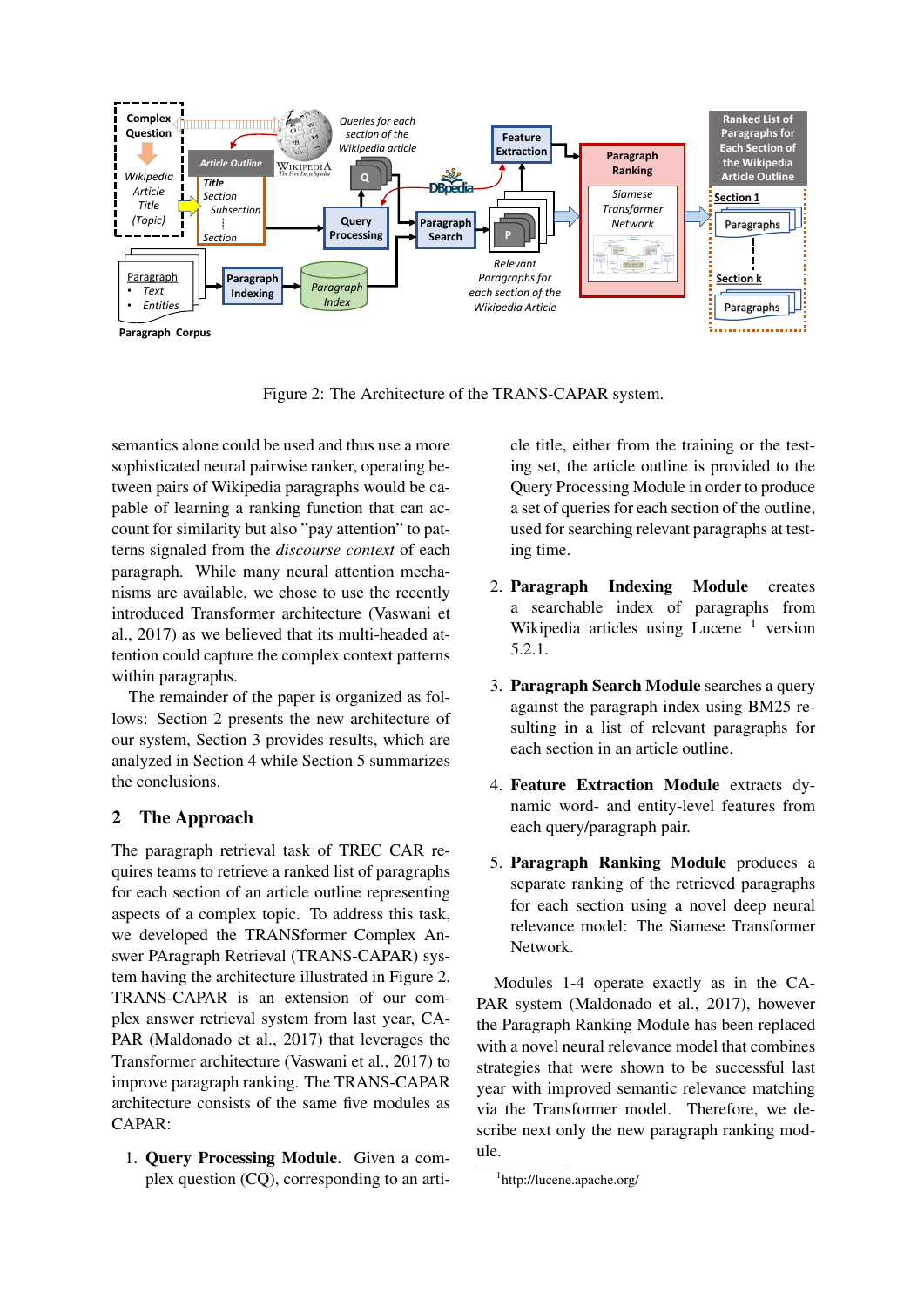#### Paragraph Ranking

To create our new paragraph rankings, we trained The Siamese Transformer Network (STNet) for Pairwise Ranking, within a neural Learning-to-Rank (L2R) system. Given a section s and a set of paragraphs P, STNet produces a relevance score for each paragraph  $p \in P$  and the final rankings are produced by sorting P by relevance score. Since the L2R system is the same as in our CA-PAR system (Maldonado et al., 2017), we detail next only the Siamese Transformer Network.

#### 2.1 Siamese Transformer Network for Pairwise Ranking

The Siamese Transformer Network (STNet) for Pairwise Ranking is a deep neural network that learns to rank pairs of paragraphs according to their relevance to a Wikipedia article section. In order to produce a paragraph ranking, STNet learns to calculate a relevance score for a query expressed as a section heading path against paragraphs that are relevant to it.

STNet is a neural architecture using in a novel way an *encoder*, a *decoder* and an *attention mechanism*. Typically, encoder-decoder architectures using attention are used in sequence-to-sequence models to translate an input sequence into an output sequence. Instead of translating an input sequence into an output sequence, we cast the encoder as having the role of capturing a representation of the words used in the section heading path while the decoder generates a semantic representation of how well a paragraph matches the query. The encoder-decoder architecture is implemented as a Transformer (Vaswani et al., 2017), which uses both self-attention and traditional attention to (a) generate contextualized representations of both the query and paragraph and (b) semantically match words from the query to words from the paragraph.

In addition to the Transformer, we have used (1) a feature encoder to capture dynamic features between the query and paragraph and (2) a neural similarity module that implements PACRR (Hui et al., 2017) based on the top-performing system from the 2017 TREC CAR evaluation (MacAvaney et al., 2018). We hypothesized that combining a similarity-matrix-based approach with the sophisticated representation provided by a the Transformer Seq2seq model should improve results as the two approaches should encode complimentary information from the input text.

Given the text and features of two paragraphs along with the text of a section heading path, STNet determines which of the two paragraphs is more relevant to the section using the following five main components illustrated in Figure 3(a):

- 1. The Transformer Encoder, detailed in Figure 3(b), encodes the sequence of words in a section heading path into a sequence of vector encodings that can be used to perform semantic soft-matching against the words of the two paragraphs;
- 2. The Transformer Decoder, detailed in Figure 3(c), determines which pairs of paragraph and section words indicate a relevance match and produces a vector representing this softmatching;
- 3. The Neural Similarity Module, detailed in Figure 3(d), computes a cosine similarity matrix between a section path and a paragraph, uses CNN layers to extract n-gram similarity patterns, and produces a vector representation representing the strongest similarity signals using a RNN;
- 4. The Feature Encoder encodes the raw features for each section-paragraph pair into a single vector encoding;
- 5. The Scorer combines the feature encoding, the similarity encoding, and the attention vector into a single real valued score  $\phi(s, p)$  representing the relevance of paragraph  $p$  to section s.

STNet is a Siamese network that shares weights among the Feature Encoders, Neural Similarity Modules, Transformer Encoders and Decoders, and Scorers for both input paragraphs.

We trained the network by optimizing the pairwise hinge loss between the scores from the two halves of the Siamese network:

$$
l(s, p_1, p_2) = [1 + \tau(p_1, p_2) (\phi(s, p_1) - \phi(s, p_2))]_+
$$
  
(1)

where  $[\cdot]_+$  is the hinge loss and

$$
\tau(p_1, p_2) = \begin{cases}\n1 & \text{if } p_1 \text{ is more relevant than } p_2 \\
-1 & \text{otherwise.} \n\end{cases}
$$
\n(2)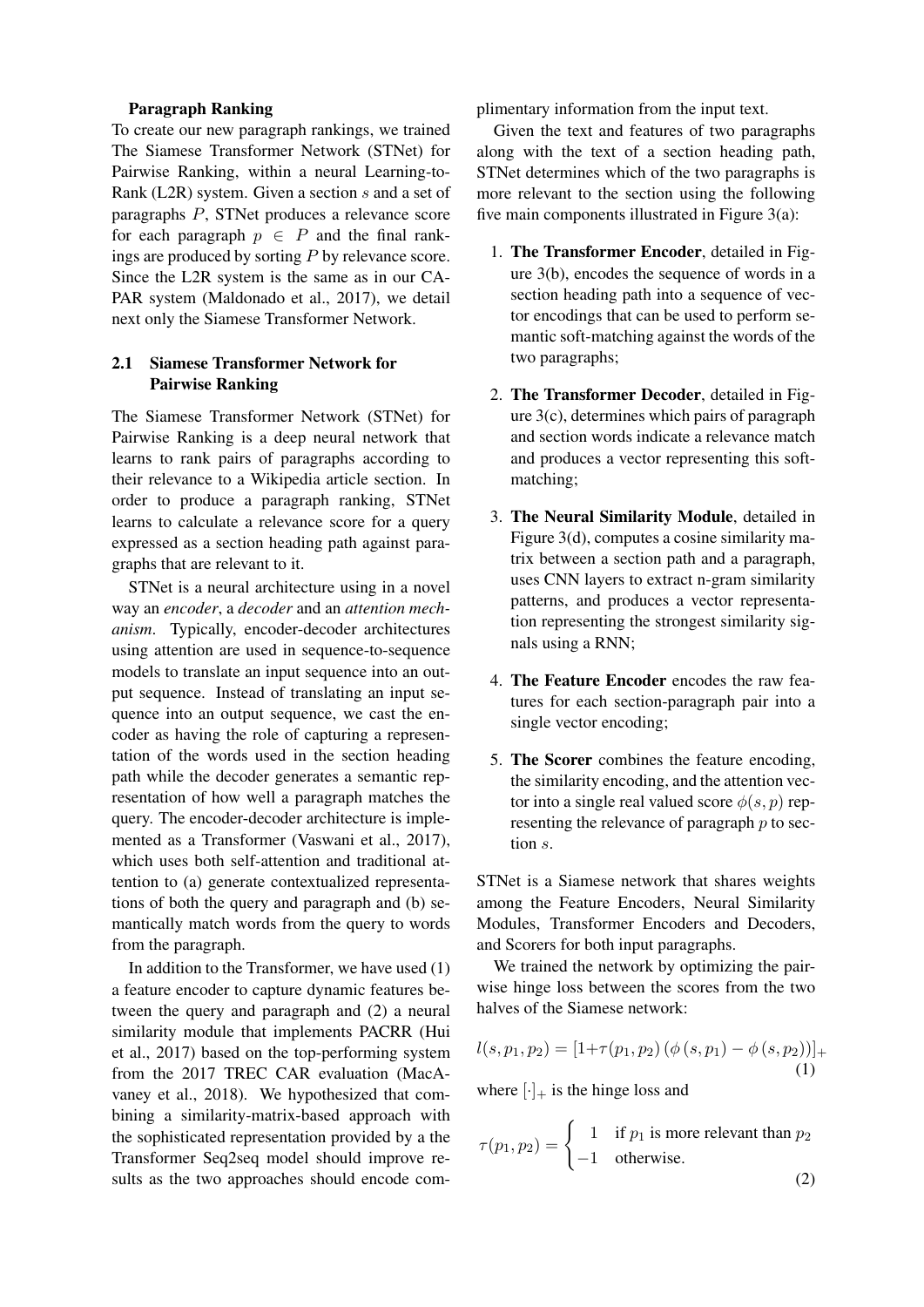

Figure 3: The Siamese Attention Network for Pairwise Ranking. The full network is illustrated in (a), the Transformer Encoder and Decoder are depicted in (b) and (c) respectively, the Neural Similarity module is shown in (d) and the Feature Encoder is shown in (e).

STNet was trained on the train-v2.0 dataset, using the test200.v2.0 dataset for validation. We used the same training regime as described in our previous work (Maldonado et al., 2017) to create pair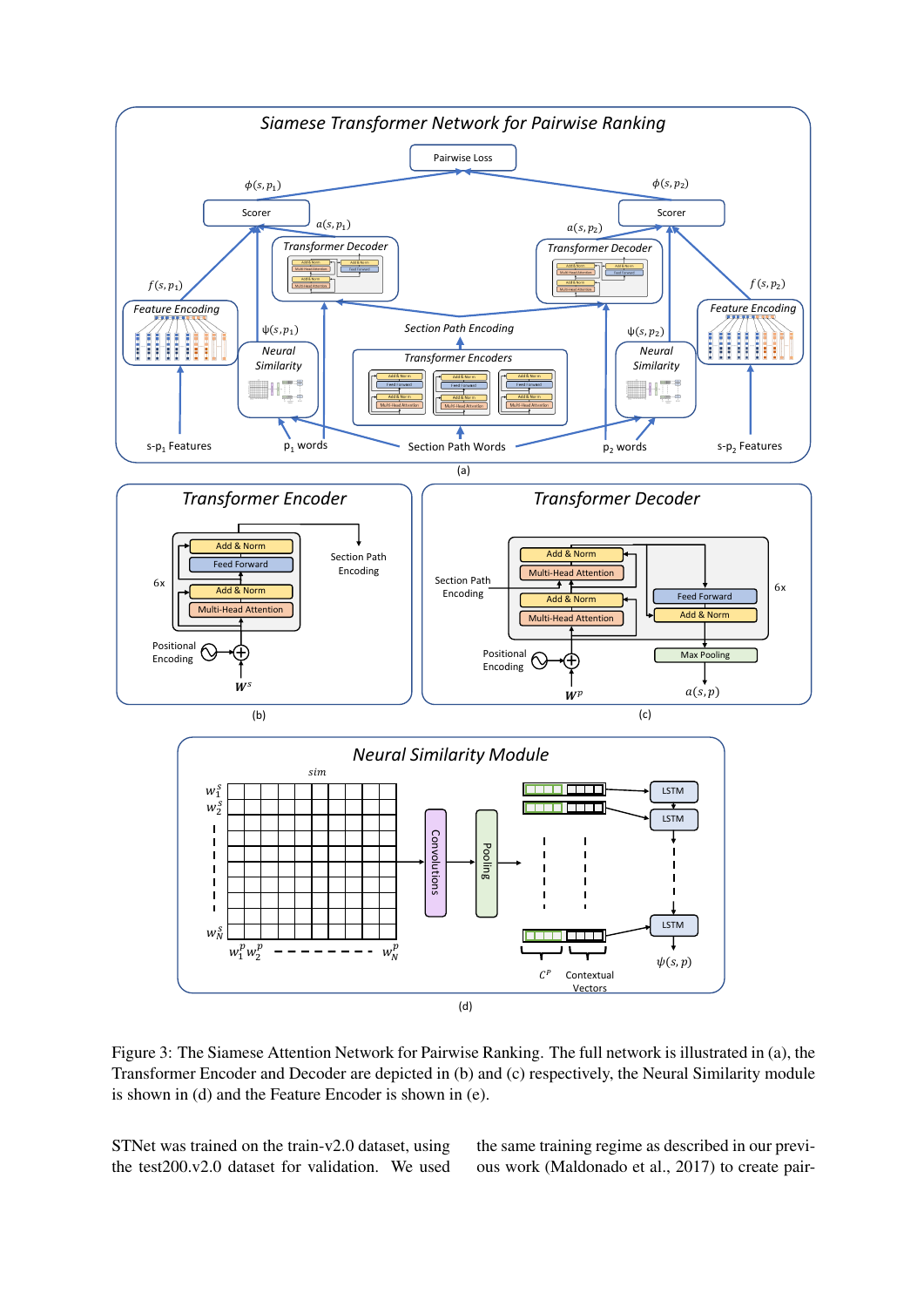wise training data from train-v2.0 using pairs of articles with differing relevance values. To train the model we used the Adam Optimizer (Kingma and Ba, 2014) with default parameters.

#### 2.2 Details of the STNet

The Transformer Encoder. In order to facilitate the semantic soft-matching between words from a section heading path and words from a paragraph, the Transformer Encoder, depicted in Figure 3.b produces a sequence of vector encodings,  $o_1, \ldots, o_N$  representing the sequence of words in a section heading path,  $w_1^s, \ldots w_N^s$ . Each word  $w_i^s$  in a section heading path has an associated ndimensional word embedding  $(n = 300)$  in this work),  $e(w_i^s) \in \mathbb{R}^n$ , learned by GloVe (Pennington et al., 2014) on the full text of Wikipedia that captures fine-grained semantic and syntactic information about the word  $w_i^s$ .

However, it is not sufficient to use the GloVe embedding as a representation for the words in a section heading path since the same word may have a completely different meaning depending on its context (e.g. the word "turtle" in the Wikipedia articles "Sea Turtle" and "Turtle Ship"). Moreover, if a word is from the article title of a section heading path, it plays a different role when determining relevance than if it were from a section heading. To capture this sort of context information in our section path encoding, we use three separate Transformer Encoders (Vaswani et al., 2017) to produce an encoding of each section heading word that takes context information into account using self-attention. We train three separate Transformer Encoders to learn separate encodings of words from (1) a section heading; (2) an intermediate heading; and (3) an article title.

Each Transformer Encoder learns a contextualized encoding,  $o_i^s$ , for each word,  $w_i^s$  using a stack of 6 Transformer Encoder Blocks,  $TE_k$  for  $k \in [1, \ldots, 6]$ . The output of the  $k^{th}$  block for the  $i^{th}$  word, denoted as  $ebl_i^k$ , is given by:

$$
ebl_i^k = ebl_i^{k-1} + TE_k(ebl^{k-1})_i \qquad (3)
$$

$$
TE_K(ebl^{k-1}) = LN(FFN(\hat{\mathbf{O}}) + \hat{\mathbf{O}})
$$
 (4)

$$
\hat{\mathbf{O}} = LN(MHS(ebl^{k-1}) + ebl^{k-1})
$$
\n(5)

where  $LN(\cdot)$  is the Layer Normalization function (Ba et al., 2016),  $FFN(\cdot)$  is a feed-forward network and  $MHS(\cdot)$  is MultiHead self-attention.

The feed-forward network,  $FFN$ , is a simple twolayer network comprised of ReLU and linear units:

$$
FFN(x) = W_1^f ReLU(W_2^f x + b_2^f) + b_1^f \quad (6)
$$

where  $W_1^f$  $t_1^f, W_2^f \in \mathbb{R}^{n \times n}$  are weight matrices and  $b_1^f$  $_1^f, b_2^f, \in \mathbb{R}^n$  are bias vectors. The MultiHead selfattention function,  $MHS(·)$ , allows the model to jointly attend to information from different representation subspaces at different positions of a section heading path. This is accomplished by computing, in parallel, h different self-attention functions – referred to as attention *heads* – and combining the results of each head as follows:

$$
MHS(\mathbf{X}) = [head_1, \dots, head_h]W^M \qquad (7)
$$

$$
head_i = Attn(\mathbf{X}W_i^Q, \mathbf{X}W_i^K, \mathbf{X}W_i^V)
$$
 (8)

$$
Attn(Q, K, V) = \text{softmax}\left(\frac{QK^{\mathsf{T}}}{\sqrt{n}}\right) V \qquad (9)
$$

where  $W^M \in \mathbb{R}^{n \times n}, W^Q_i, W^K_i, W^V_i \in \mathbb{R}^{n \times \frac{n}{h}}$  for  $i \in [1, \ldots, h]$  are weight matrices,  $[\cdot]$  is the concatenation operation, and  $n$  is hidden size of the model. In this work, we use  $h = 10$  attention heads.

The final encoding of word  $w_i^s$  is given by  $o_i^s =$  $ebl_i^6$  and the input to the encoder blocks is given by the word embeddings combined with a positional mask,  $ebl_i^0 = e(w_i^s) + PE_i$ , where:

$$
PE_{ij} = \begin{cases} \sin\left(\frac{i}{10000^{j/n}}\right) & \text{if } j \text{ is even} \\ \cos\left(\frac{i}{10000^{j/n}}\right) & \text{if } j \text{ is odd} \end{cases} \tag{10}
$$

The final section path encoding is produced by concatenating the encodings of (1) the section heading,  $o^{s_1}$ , (2) the intermediate headings,  $o^{s_2}$ , and (3) the article title,  $o^{s_3}$ :  $o^s = [o^{s_1}, o^{s_2}, o^{s_3}]$ . The Transformer Decoder. The role of the Trans-

former Decoder, illustrated in Figure 3.c is to perform a semantic soft-matching between each word from the paragraph text,  $p$ , and each word from the section heading path, s, using attention and to represent this soft matching into a single vector,  $a(s, p)$ . The Transformer Decoder makes use of attention to determine which pairs of words help indicate relevance between a section heading path and a paragraph, even if the words are not the same (i.e. a hard match). Moreover, self-attention over the paragraph words can be used to contextualize the representations of each word, as in the Transformer Encoder.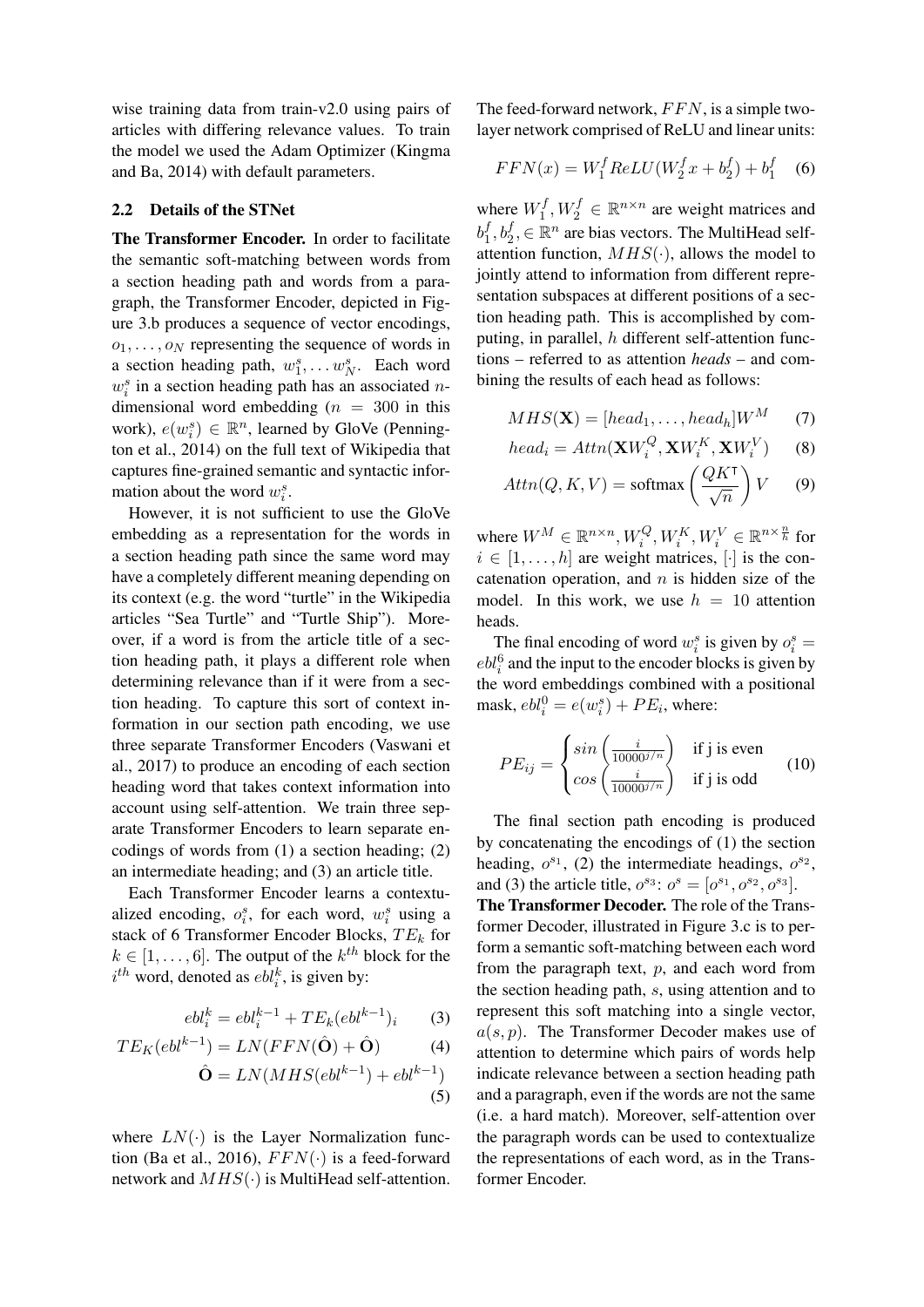Like the Transformer Encoder, the Transformer Decoder is comprised of a stack of 6 identical blocks,  $TD_k$  for  $k \in [1,ldots,6]$ , where the output of the  $k^th$  block for the  $i_th$  paragraph word, denoted as  $dbl_i^k$ , is given by:

$$
dbl_i^k = dbl_i^{k-1} + TD_k(dbl^k)_i \quad (11)
$$

$$
D_k(dbl^{k-1}) = LN(FFN(\hat{\mathbf{O}}^2) + \hat{\mathbf{O}}^2)
$$
 (12)

 $T$ 

$$
\hat{\mathbf{O}}^2 = LN(MHA(\hat{\mathbf{O}}^1, \mathbf{O}^s) + \hat{\mathbf{O}}^1) \quad (13)
$$

$$
\hat{\mathbf{O}}^1 = LN(MHS(dbl^{k-1}) + dbl^{k-1}) \quad (14)
$$

where  $LN(\cdot)$ ,  $FFN(\cdot)$ , and  $MHS(\cdot)$  correspond to Layer Normalization, feed-forward network, and MultiHead Self-attention as defined in the Transformer Encoder section,  $MHA(\cdot, \cdot)$  is MultiHead Attention, and  $\mathbf{O}^s = o^s$  is a matrix comprised of the full section heading path encoding. MultiHead Attention computes an  $h$  attention weights over each pair of words from the section heading path and paragraph, one for each attention head. Like MultiHead Self-attention, MHA uses multiple attention heads to capture different aspects of the semantic matching in parallel. MHA is computed similarly to  $MHS$ , however it incorporates the section heading path encoding,  $O^s$ :

$$
MHA(\mathbf{X}, \mathbf{O}^s) = [head_1, \dots, head_h]W^M \tag{15}
$$

$$
head_i = Attn(\mathbf{X}W_i^Q, \mathbf{X}W_i^K, \mathbf{O}^sW_i^V) \tag{16}
$$

where where  $W^M \in \mathbb{R}^{n \times n}, W_i^Q, W_i^K, W_i^V \in$  $\mathbb{R}^{n \times \frac{n}{h}}$  for  $i \in [1, \dots, h]$  are weight matrices and  $Attn(\cdot)$  is defined in Equation (9). Again, as in the Transformer Encoder, the input to the first Transformer Decoder block is given by the word embeddings of the paragraph words combined with a positional mask:  $dbl_i^0 = e(w_i^p)$  $\binom{p}{i}$  +  $PE_i$  where  $PE$ is defined in Equation 10.

In order to create the semantic matching vector,  $a(s, p)$ , we combine the vectors produced by the final block of the Transformer Decoder using max pooling over the paragraph dimension and pass the pooled vector through a ReLU layer:

$$
\mathcal{P} = \text{maxpool}_0(dbl^6) \tag{17}
$$

$$
a(s,p) = ReLU(W^a \mathcal{P} + b^a)
$$
 (18)

where  $W^a \in \mathbb{R}^{n \times n}$  is a weight matrix,  $b^a \in \mathbb{R}^n$  is a bias vector, and  $maxpool_0(\cdot)$  denotes max pooling over the 0 dimension. The intuition behind max pooling over the paragraph dimension is to select the strongest relevance signals among every paragraph word.

The Neural Similarity Module. The Neural Similarity module is based on the deep neural relevance model of the top-performing system from the 2017 TREC-CAR track which uses PACRR (Hui et al., 2017). PACRR operates in 4 steps: (1) it constructs a similarity matrix given a section path and a paragraph; (2) passes the similarity matrix through several convolutional layers and max-pooling layers, constructing a vector for each word in the section path representing the strongest similarity signals that word had with the entire paragraph; (3) concatenates each section path word vector with a *contextual vector*; and (4) combines each section path word vector into a single vector using a LSTM.

Given a section heading path, s, and a paragraph, p, the Neural Similarity Module will calculate a vector  $\psi(s, p)$  representing the similarity between  $s$  and  $p$ . First, we construct a similarity matrix,  $sim \in [-1,1]^{ |s| \times |p|}$ , where  $sim_{ij}$  is the cosine similarity between the word embeddings of the  $i^{th}$  word of the section heading path and the  $j<sup>th</sup>$  word of the paragraph. We use  $g-1$  different convolutional layers with square kernel sizes  $2 \times 2$ ,  $3 \times 3$ , ...,  $q \times q$  corresponding to bi-gram, tri-gram,  $\ldots$ , g-gram matching. All convolutional layers use  $f_c$  filters and have a stride size of  $(1, 1)$ , resulting in  $g - 1$  tensors,  $C^g \in \mathbb{R}^{|s| \times |p| \times f_c}$ . Two pooling layers are used to highlight the strongest signals for each query term: max pooling over the filter dimension, and k-max pooling over the paragraph-word dimension, resulting in a single tensor  $C^p \in \mathbb{R}^{|s| \times g-1 \times k}$ . This tensor is flattened into a series of  $(k + g - 1)$ -dimensional vectors, one for each word in the section heading path, s. Each of these vectors is concatenated with a *contextual vector* consisting of a three dimensional 1 hot encoding of what kind of heading a section path word belonged to (section heading, intermediate heading, or article title) along with the normalized IDF of the word. Finally, the vectors are passed through a LSTM with hidden size  $n$ . The similarity encoding between section heading path s and paragraph  $p$  is given by the final hidden state of the LSTM,  $\psi(s, p) \in \mathcal{R}^n$ .

The Feature Encoder. To incorporate features extracted between a section  $s$  and a paragraph  $p$ , STNet encodes a set of features into a single vector, f(s, p), called the *feature encoding* using the same module as SANet from the CAPAR sys-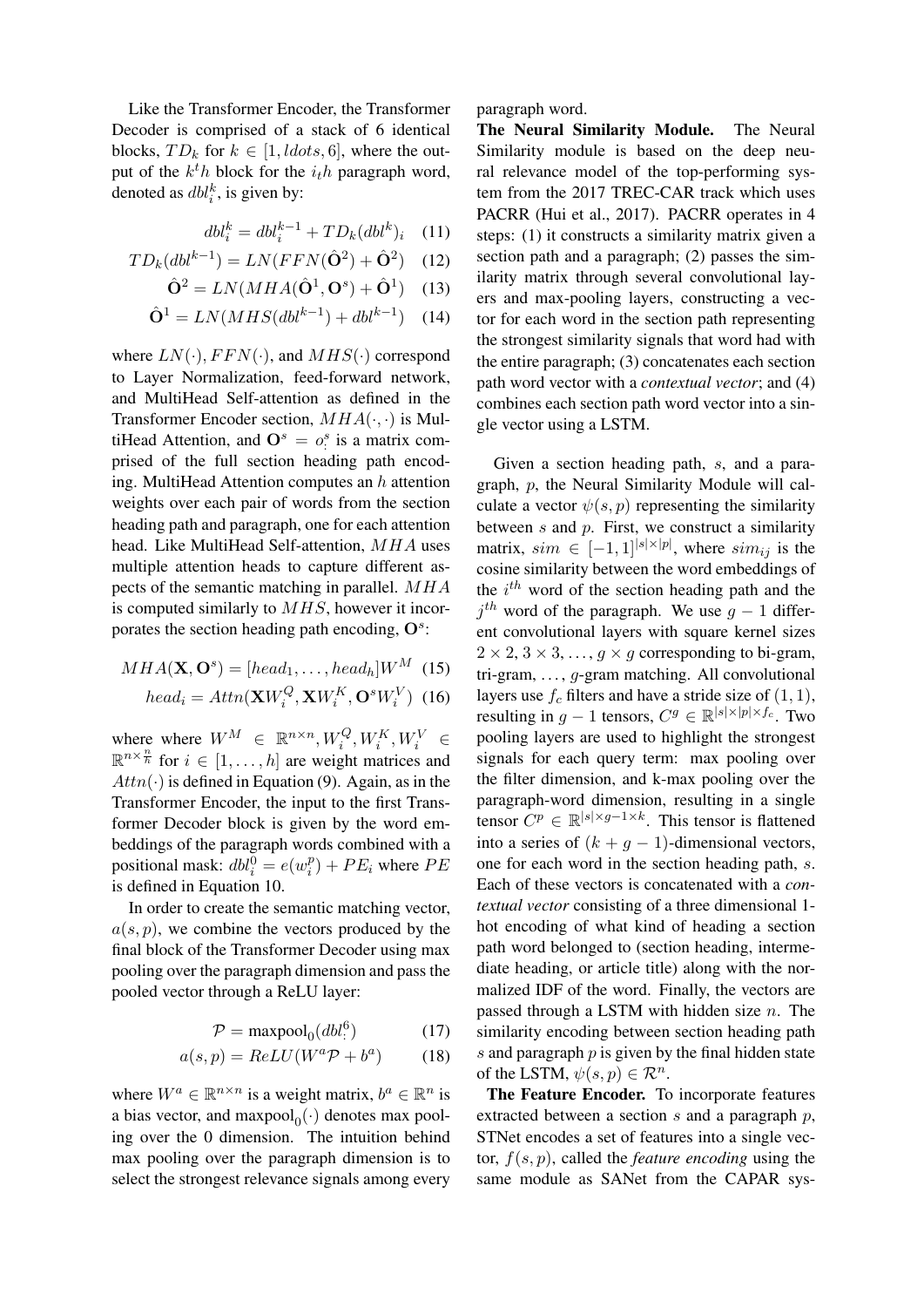|                  | Manual     |        |             | Lenient    |        |             |
|------------------|------------|--------|-------------|------------|--------|-------------|
| Paragraph Ranker | <b>MAP</b> | R-Prec | <b>NDCG</b> | <b>MAP</b> | R-Prec | <b>NDCG</b> |
| <b>STNet</b>     | 0.2545     | 0.2789 | 0.4280      | 0.3125     | 0.3404 | 0.5293      |
| $STNet(-TRANS)$  | 0.2152     | 0.2644 | 0.3774      | 0.2625     | 0.3321 | 0.4565      |
| $STNet(-SIM)$    | 0.2150     | 0.2604 | 0.3780      | 0.2697     | 0.3398 | 0.4626      |

Table 1: Results for TRANS-CAPAR using Mean Average Precision (MAP), R-Precision (R-Prec), and Normalized Discounted Cumulative Gain (NDCG). Highest scores in bold.

tem (Maldonado et al., 2017). The Feature Encoder module, fully defined in Maldonado et al. (2017), composes the feature encoding,  $f(s, p)$  by using a series of 1-dimensional convolutional layers to combine a set of feature vectors for each word and entity in section heading path and the paragraph.

The Scorer. The Scorer learns a function that combines the feature encoding,  $f(s, p)$ , similarity encoding,  $\psi(s, p)$ , and the semantic matching vector,  $a(s, p)$  to produce a real valued score representing how relevant a paragraph,  $p$  is to the section, s. Formally, the score  $\phi(s, p)$  for a section s and a paragraph  $p$  is given by the following equation:

$$
\phi(s,p) = \text{elu}\left(v_s^T\left[a(s,p), f(s,p), \psi(s,p)\right]\right)
$$
\n(19)

where  $elu(·)$  is the Exponential Linear Unit activation function (Clevert et al., 2015) and  $v_s^T \in$  $\mathbb{R}^{|a(s,p)|+|f(s,p)|+|\psi(s,p)|}$  is a learned weight vector.

### 3 Results

The results for TRANS-CAPAR in the 2018 TREC CAR evaluation are summarized in Table 1. Two evaluation protocols are used to evaluate the paragraph retrieval task: (1) Manual Evaluation, and (2) Lenient Evaluation. The top 100 results for participant systems were pooled, and judgments were created by National Institute for Standards and Technology (NIST) judges assigning each paragraph a score of 3 (MUST BE MENTIONED), 2 (SHOULD BE MENTIONED), 1 (COULD BE MEN-TIONED), 0 (ROUGHLY ON TOPIC), -1 (NON-RELEVANT), or -2 (TRASH). In the lenient evaluation a paragraph is considered relevant if it is determined to be at least ROUGHLY ON TOPIC. However, in the manual evaluation paragraphs are only relevant if their relevance is at least COULD BE MENTIONED. For both the manual and lenient evaluations a paragraph is considered irrelevant if it has not been manually assessed for relevance.

In order to test our hypothesis that the Transformer and Neural Similarity module capture se-

mantic and similarity information from the question and paragraph, we evaluated the STNet relevance model against two alternate configurations in which we omit either the Transformer Encoder and Decoder (−TRANS) or the Neural Similarity module (−SIM). The three STNet configurations are evaluated using three standard IR metrics: Mean Average Precision (MAP), R-Precision (R-Prec), and Normalized Discounted Cumulative Gain (NDCG). Clearly, the STNet relevance model performs best on all metrics for both manual and lenient evaluations. Interestingly, the two alternate configurations of STNet perform remarkably similar to one another, with absolute differences of 0.0002, 0.004, and 0.006 in MAP, R-Precision, and NDCG, respectively, on the manual evaluation.

#### 4 Discussion

Complex answer retrieval is a challenging task and it is clear from these results that further research is necessary to address its complexities. However, with a 26.6% relative increase in MAP over the top performing system in TREC CAR 2017, TRANS-CAPAR shows promise.

The fact that STNet that uses both the Transformer Encoder/Decoder and the Neural Similarity module outperforms both alternate configurations that use one or the other suggests that the two approaches are indeed complimentary. We believe this is because, when used together, the Neural Similarity module is able to capture similarity signals while the Transformer captures semantic information and discourse context. For example, consider the test topic "*Air pollution/The Clean Air Act*". For this query, the top result of the STNet−TRANS configuration which uses the Neural Similarity module, but not the Transformer, is a paragraph about 'New Source Performance Standards' because that paragraph contains the n-gram "Clean Air Act" several times. In contrast, the top ranked result of the STNet−SIM configuration which uses the Transformer, but not